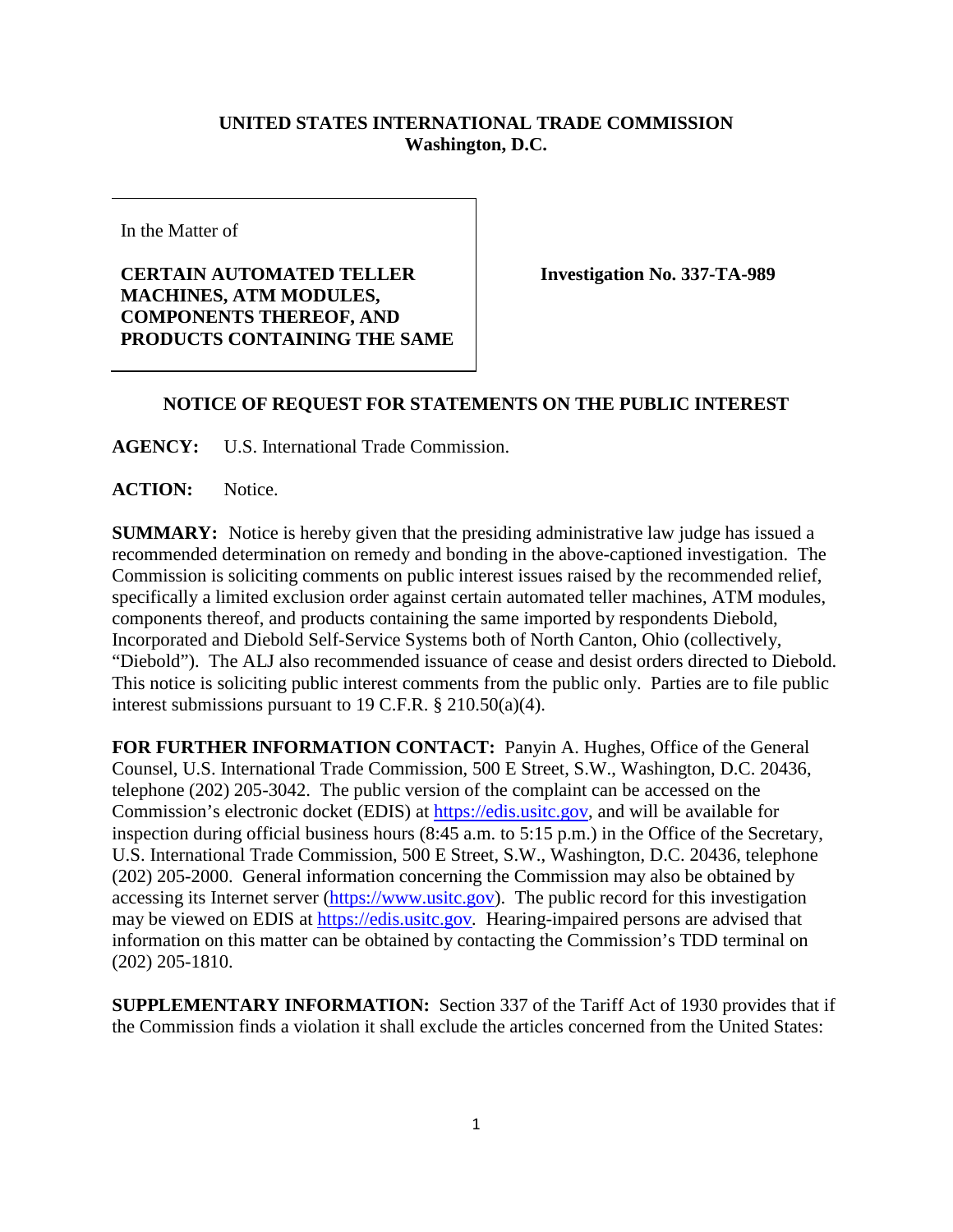unless, after considering the effect of such exclusion upon the public health and welfare, competitive conditions in the United States economy, the production of like or directly competitive articles in the United States, and United States consumers, it finds that such articles should not be excluded from entry.

19 U.S.C. § 1337(d)(1). A similar provision applies to cease and desist orders. 19 U.S.C.  $§$  1337(f)(1).

The Commission is interested in further development of the record on the public interest in this investigation. Accordingly, members of the public are invited to file submissions of no more than five pages, inclusive of attachments, concerning the public interest in light of the administrative law judge's recommended determination on remedy and bonding issued in this investigation on March 13, 2017. Comments should address whether issuance of a limited exclusion order in this investigation would affect the public health and welfare in the United States, competitive conditions in the United States economy, the production of like or directly competitive articles in the United States, or United States consumers.

In particular, the Commission is interested in comments that:

- (i) explain how the articles potentially subject to the recommended orders are used in the United States;
- (ii) identify any public health, safety, or welfare concerns in the United States relating to the recommended orders;
- (iii) identify like or directly competitive articles that complainant, its licensees, or third parties make in the United States which could replace the subject articles if they were to be excluded;
- (iv) indicate whether complainant, complainant's licensees, and/or third party suppliers have the capacity to replace the volume of articles potentially subject to the recommended exclusion order and/or a cease and desist order within a commercially reasonable time; and
- (v) explain how the limited exclusion order would impact consumers in the United States.

Written submissions must be filed no later than by close of business on **April 20, 2017**.

Persons filing written submissions must file the original document electronically on or before the deadlines stated above and submit eight true paper copies to the Office of the Secretary by noon the next day pursuant to section 210.4(f) of the Commission's Rules of Practice and Procedure (19 C.F.R. § 210.4(f)). Submissions should refer to the investigation number (Inv. No. 337-TA-989) in a prominent place on the cover page, the first page, or both. (*See* Handbook for Electronic Filing Procedures,

https://www.usitc.gov/secretary/documents/handbook on filing procedures.pdf. Persons with